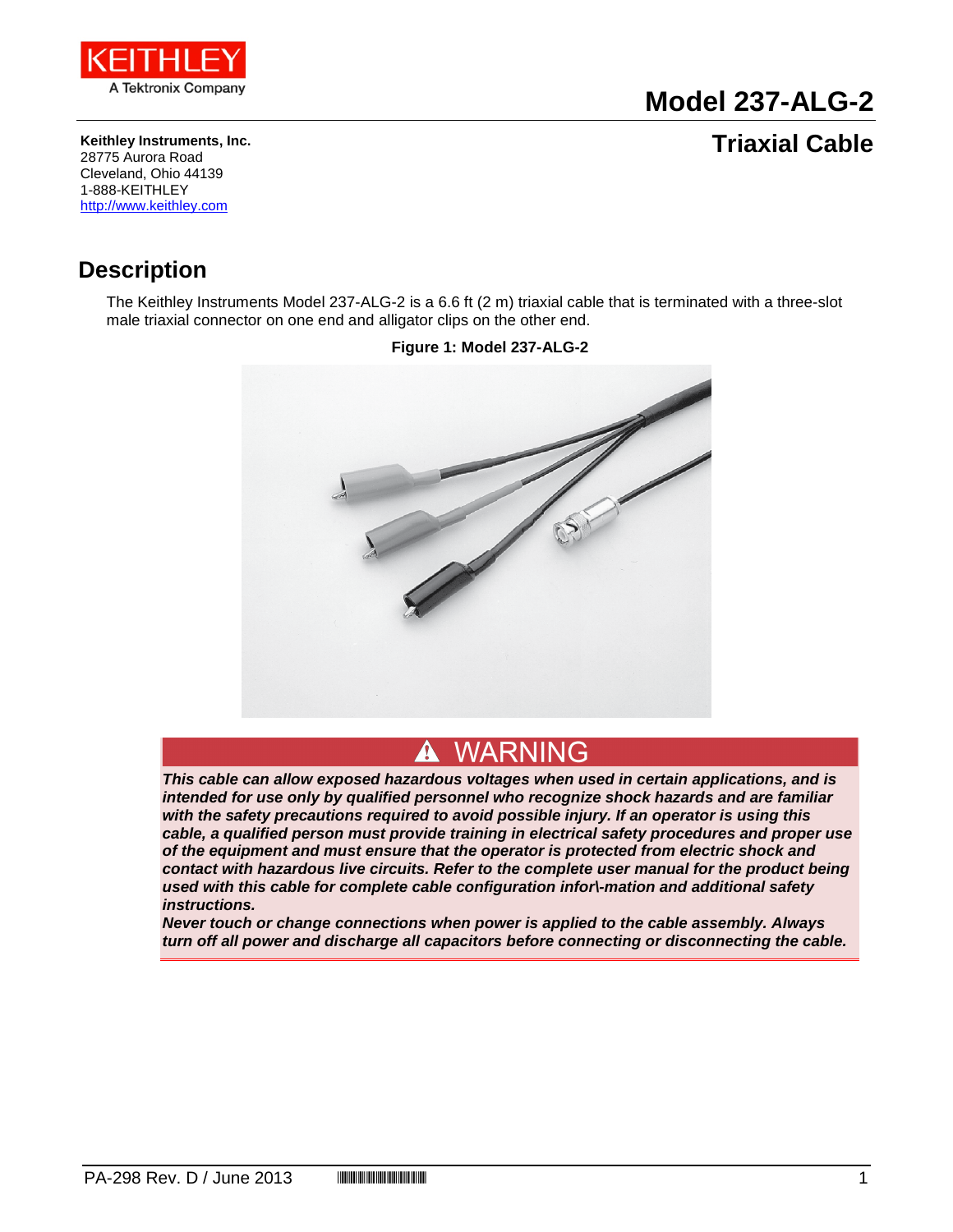Before each use, inspect the cable, connector, and boots for wear, cracks, or breaks. Make sure the boots completely cover the alligator clips after making connections.

The outer shield of the triaxial connector provides protection from voltages on the center and inner shield conductors. Make sure the outer shell is always connected to earth ground or a properly grounded chassis.

Make sure both ends of the cable are properly connected before applying power. This prevents voltages from being exposed and connections from shorting together.

Never touch or change connections when power is applied to the cable assembly. Always turn off all power and discharge all capacitors before connecting or disconnecting the cable.

#### **Mechanical characteristics**

A schematic of the cable is shown in the figure below.



### **Electrical characteristics**

**Working voltage:** 600 V peak center conductor to inner shield; 1,300 V peak center conductor and inner shield to outer shell

**Contact resistance:** < 0.5 Ω

**Insulation resistance:** 10<sup>15</sup> Ω, center conductor to inner shield (500 V test voltage, 23 °C at < 40 percent relative humidity)

#### **General characteristics**

**Operating environment:** 32 °F to 122 °F (0 °C to 50 °C), up to 70 percent relative humidity at ≤ 95 °F (35 °C)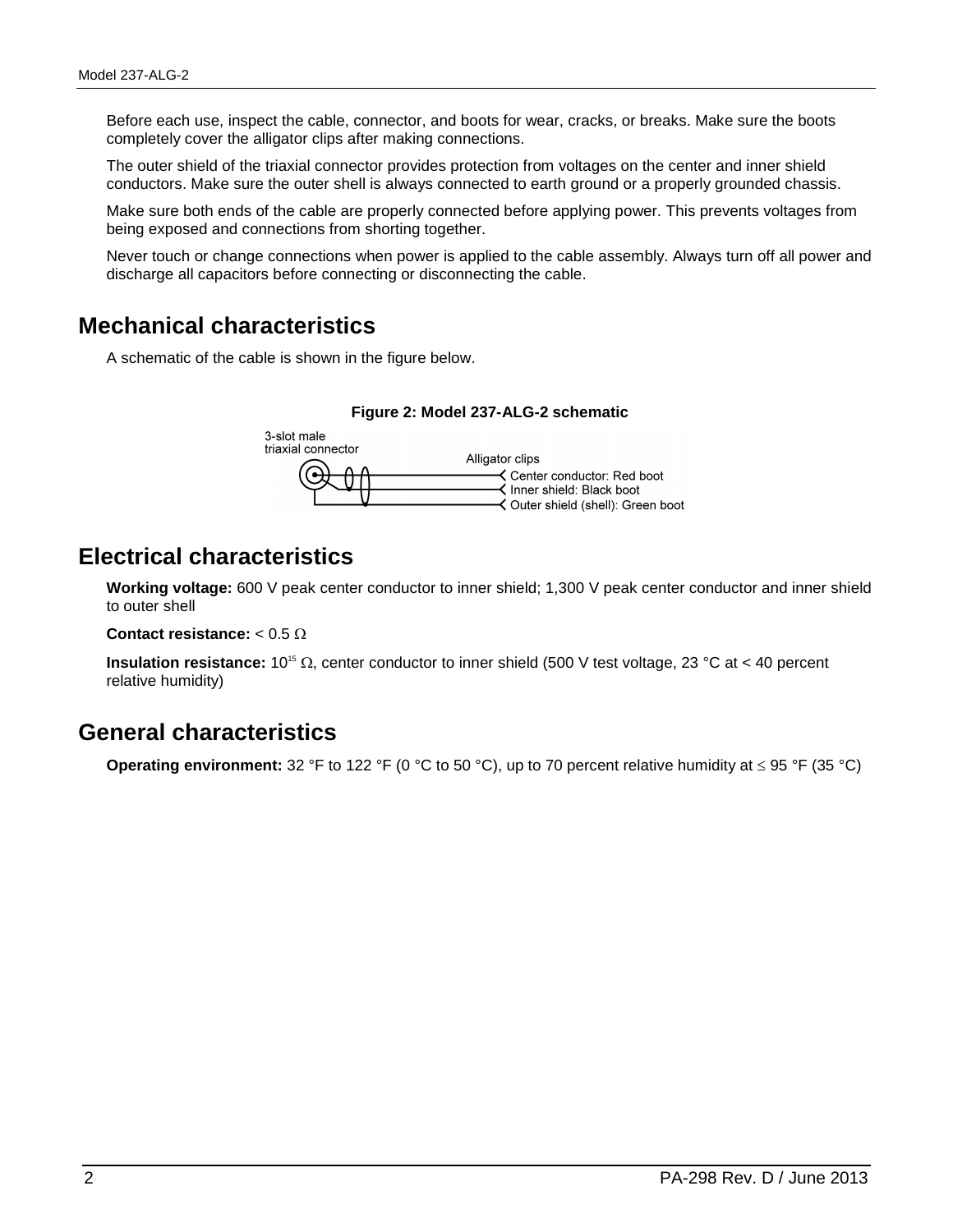

# **Safety precautions**

The following safety precautions should be observed before using this product and any associated instrumentation. Although some instruments and accessories would normally be used with nonhazardous voltages, there are situations where hazardous conditions may be present.

This product is intended for use by qualified personnel who recognize shock hazards and are familiar with the safety precautions required to avoid possible injury. Read and follow all installation, operation, and maintenance information carefully before using the product. Refer to the user documentation for complete product specifications.

If the product is used in a manner not specified, the protection provided by the product warranty may be impaired.

The types of product users are:

**Responsible body** is the individual or group responsible for the use and maintenance of equipment, for ensuring that the equipment is operated within its specifications and operating limits, and for ensuring that operators are adequately trained.

**Operators** use the product for its intended function. They must be trained in electrical safety procedures and proper use of the instrument. They must be protected from electric shock and contact with hazardous live circuits.

**Maintenance personnel** perform routine procedures on the product to keep it operating properly, for example, setting the line voltage or replacing consumable materials. Maintenance procedures are described in the user documentation. The procedures explicitly state if the operator may perform them. Otherwise, they should be performed only by service personnel.

**Service personnel** are trained to work on live circuits, perform safe installations, and repair products. Only properly trained service personnel may perform installation and service procedures.

Keithley Instruments products are designed for use with electrical signals that are measurement, control, and data I/O connections, with low transient overvoltages, and must not be directly connected to mains voltage or to voltage sources with high transient overvoltages. Measurement Category II (as referenced in IEC 60664) connections require protection for high transient overvoltages often associated with local AC mains connections. Certain Keithley measuring instruments may be connected to mains. These instruments will be marked as category II or higher.

Unless explicitly allowed in the specifications, operating manual, and instrument labels, do not connect any instrument to mains.

Exercise extreme caution when a shock hazard is present. Lethal voltage may be present on cable connector jacks or test fixtures. The American National Standards Institute (ANSI) states that a shock hazard exists when voltage levels greater than 30 V RMS, 42.4 V peak, or 60 VDC are present. A good safety practice is to expect that hazardous voltage is present in any unknown circuit before measuring.

Operators of this product must be protected from electric shock at all times. The responsible body must ensure that operators are prevented access and/or insulated from every connection point. In some cases, connections must be exposed to potential human contact. Product operators in these circumstances must be trained to protect themselves from the risk of electric shock. If the circuit is capable of operating at or above 1000 V, no conductive part of the circuit may be exposed.

For maximum safety, do not touch the product, test cables, or any other instruments while power is applied to the circuit under test. ALWAYS remove power from the entire test system and discharge any capacitors before: connecting or disconnecting cables or jumpers, installing or removing switching cards, or making internal changes, such as installing or removing jumpers.

Do not touch any object that could provide a current path to the common side of the circuit under test or power line (earth) ground. Always make measurements with dry hands while standing on a dry, insulated surface capable of withstanding the voltage being measured.

For safety, instruments and accessories must be used in accordance with the operating instructions. If the instruments or accessories are used in a manner not specified in the operating instructions, the protection provided by the equipment may be impaired.

Do not exceed the maximum signal levels of the instruments and accessories, as defined in the specifications and operating information, and as shown on the instrument or test fixture panels, or switching card.

Chassis connections must only be used as shield connections for measuring circuits, NOT as protective earth (safety ground) connections.

The **WARNING** heading in the user documentation explains dangers that might result in personal injury or death. Always read the associated information very carefully before performing the indicated procedure.